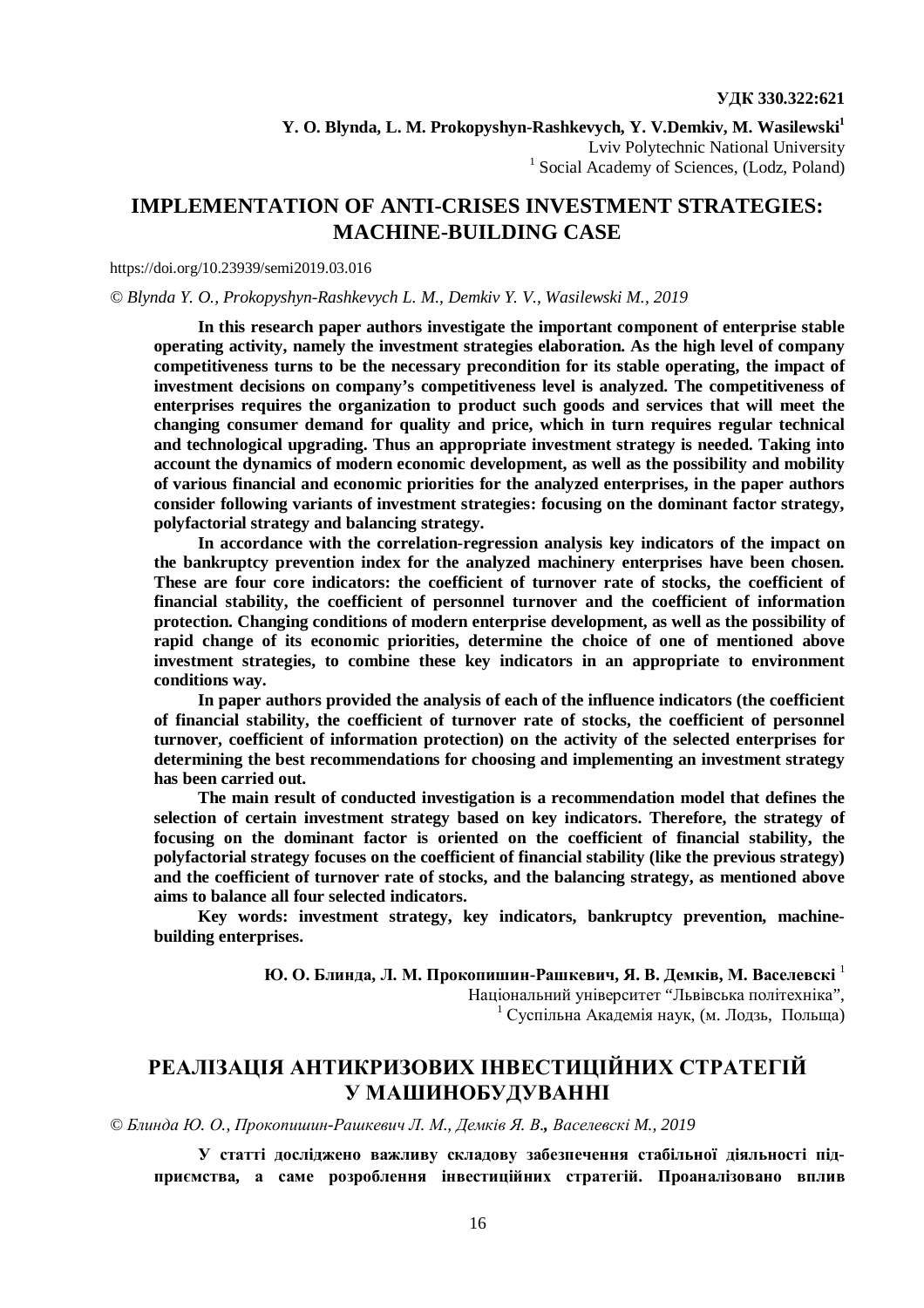**інвестиційних рішень на рівень конкурентоспроможності підприємства. Зазначено, що конкурентоспроможність підприємств вимагає регулярного технічного і технологічного переозброєння і вдалих інвестиційних стратегій. Враховуючи динаміку сучасного економічного розвитку, автори розглядають такі варіанти інвестиційних стратегій: орієнтація на стратегію домінантного фактора, поліфакторну стратегію і стратегію балансування.** 

**Автори виокремили ключові показники, які впливають на індекс профілактики банкрутства. Наявність декількох ключових показників вимагає вибору інвестиційної стратегії, здатної забезпечити їх оптимальне поєднання. Результатом проведеного дослідження є модель, що визначає вибір певної інвестиційної стратегії відповідно до поточного стану зазначених ключових показників.** 

## **Ключові слова: інвестиційна стратегія, ключові показники, запобігання банкрутства, машинобудівні підприємства.**

#### **Statement of the problem**

Essential changes in the Ukrainian economy due to the actual political changes and the intensity of globalization have a negative impact on the management of individual economic entities, particular their financial and economic activities.

Enterprises that timely implement investment activities, take measures aimed at overcoming dangerous situations, achieve positive results, while ignoring such measures can lead not only to the crisis situation, but also to bankruptcy and liquidation. At the current pace of technical and economic progress and globalization the economy of investment entrepreneurship not only does not lose its importance, but become more and more relevant.

#### **Analysis of recent research and publications**

The issues of some investment strategies and their implementation are devoted to the research of such scientists as Beach S. L., Rose C. C., Gitsham, I. O. Blank and others [1-4]. In addition, I. O. Makarenko, S. A. Saazhiyenko, A. P. Naumenko, T. O. Gavrilko, N. R. Augustine, C. Fronz consider some significant features of anti-crisis management in the prevention of enterprises' bankruptcy [5-9]. However, there is no single approach to the determination of anti-crisis investment strategies or some basic indicators of enterprises' bankruptcy that should be taken into account in order to choose the most appropriate model of strategy.

## **The formulation of objectives**

The aim of this research paper is to identify some features of anti-crises investment strategies and give some recommendations for their implementation by machine-building enterprises. In order to achieve the defined aim we set the following objectives: 1) to choose key indicators that need to be analyzed in the term of their influence on bankruptcy prevention; 2) to choose an investment strategy that can change and improve indicator values; 3) to develop some possible measures that will be required to implement investment strategies for "Lvivskyi lokomotyvoremontnyi zavod".

#### **Presentation of main materials**

The competitiveness of enterprises, as a prerequisite for successful stable activity, requires the organization to produce such goods and services that will meet the changing consumer demand, what requires regular technical and technological upgrade. Thus an appropriate investment strategy is needed.

In order to establish dependence between core indicators, able to effect enterprises stable activity, authors performed regression analysis. As the basis for the above-mentioned regression analysis two domestic machinery enterprises were chosen. These are: PJSC "Drohobytskyi mashynobudivnyi zavod" and JSC "Lvivskyi lokomotyvoremontnyi zavod".

As the results of conducted regression analysis, following indicators were selected: dependent variable (Z) – the value of discriminant function according to the model of Matviychuk; independent variables  $\alpha_1$  – the coefficient of turnover rate of stocks;  $\alpha_2$  – the coefficient of financial stability;  $\alpha_3$  – the coefficient of personnel turnover;  $\alpha_4$  – the coefficient of information protection.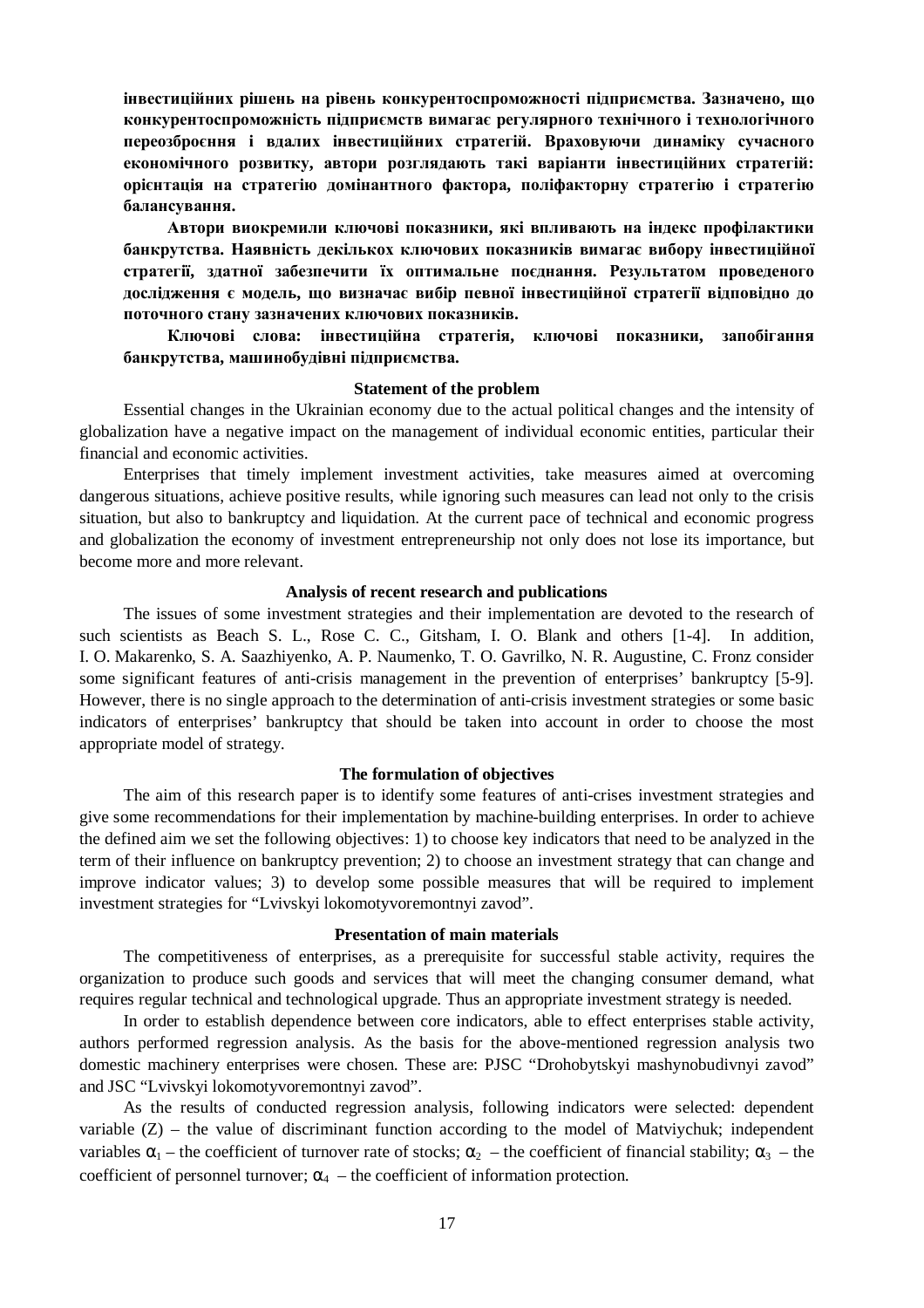The evaluation of the results of the conducted correlation-regression analysis confirmed that the key indicators of the impact on the bankruptcy prevention index for the analyzed enterprises are following: 1) the coefficient of turnover rate of stocks; 2) the coefficient of financial stability; 3) the coefficient of personnel turnover; 4) the coefficient of information protection. Several key indicators make it necessary to choose an investment strategy that can affect the change one indicator and improve several or all the rest of them. Taking into account the dynamics of modern economic development, as well as the mobility of various financial and economic priorities for the analyzed enterprises, the following variants of investment strategies are considered: focusing strategy on the dominant factor; polyfactorial strategy; balancing strategy.

Since the influence level of each indicator on the dependent variable was calculated using regression analysis, it can be argued that when the weight of one indicator is significantly different from all the others, then it is advisable to apply a focus strategy. If there are several indicators of great importance, it is more efficient to apply a polyfactorial investment strategy. It is expedient to use a balanced investment strategy when the influence of indicators varies greatly from each other, and also when there is a number of stakeholders with a significant impact on the activity of the enterprise.

Preliminary analysis shows that for the the PJSC "Drohobytskyi mashynobudivnyi zavod" the stock turnover rate is the dominant indicator. The dynamics of the change in this ratio (Fig. 1) is characterized by an increase in the cost of inventories from 12,998 th. UAH in 2007 to 15,736 th. UAH in 2016 and some fluctuations in 2011 – 2014. However, the cost of sold products rapidly decreased from 14,128 th. UAH in 2007 to 9226 th. UAH in 2016 In 2010, 2013 and 2015 there was a significant drop in the cost of sold products by 55 %, 42.58 % and 35.63 % respectively. Stocks structure analysis, shows that the largest part of them is finished goods, on average – 55,2 % and 16,3 % respectively. Such a high proportion of finished products in stock of the company means that there are problems with its implementation. Thus the fall in the cost is due to a decrease in production volumes, because of crisis phenomena inherent in the Ukrainian economy during 2013-2016 and general instability. From the data shown in the graph, it can be concluded that the turnover rate of the stocks at PJSC "Drohobytskyi mashynobudivnyi zavod" differs significantly from the indicator of JSC "Lvivskyi lokomotyvoremontnyi zavod" and is several times lower than the average in the industry.



*Fig. 1. Comparison of the turnover rate of stocks (unit share) JSC "Lvivskyi lokomotyvoremontnyi zavod" and PJSC "Drohobytskyi mashynobudivnyi zavod" with average industry value Note: developed by the authors on https://smida.gov.ua/ data basis* 

In the JSC "Lvivskyi lokomotyvoremontnyi zavod" the situation is slightly better. Turnover rate of stocks was 2.34 in 2006, but the dynamics of this indicator was disappointing, as in 2013, the it was 7.44. Particular attention should be paid to the stocks' value structure. In second case, we can outline that the finished goods share is only 3.82%, unfinished construction – 40.42 % and inventories – 55.75 %. As of the end of 2016, stocks and inventories grew by 6,825 th. UAH. (or 19 %), the value of unfinished construction – by 15,881 th. UAH (or 105 %), and the value of finished goods – by 2,393 th. UAH (or 448%) compared to the beginning of the year. In the total amount of stocks at the end of 2016 (76607 th.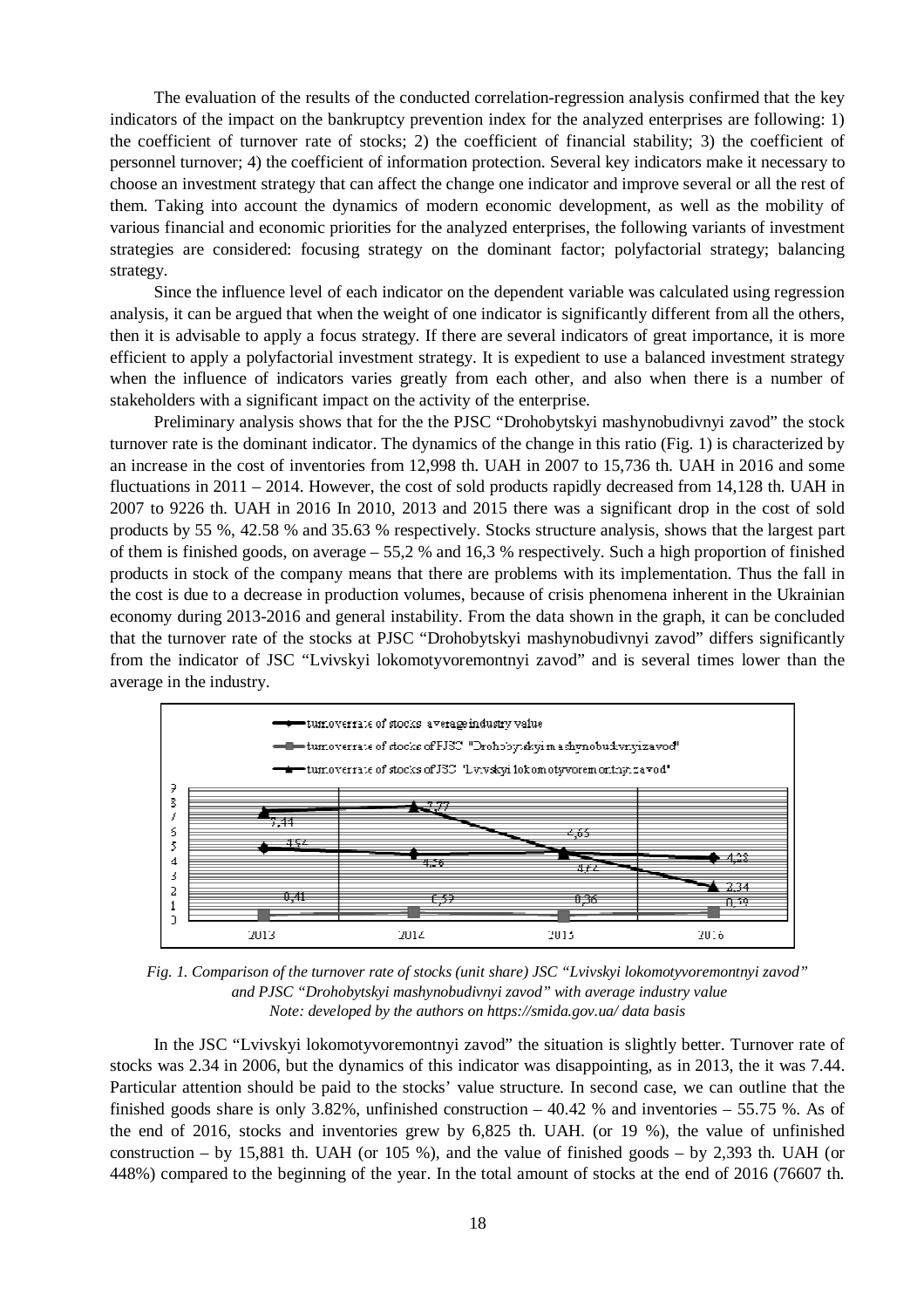UAH), the main share was made by unfinished construction (30 971 th. UAH or 40.4 %), semi-finished goods and component parts (23 218 th. UAH or 30.3 %).

Consequently, choosing the strategy of focusing on the turnover rate of stocks in order to reduce the risk of bankruptcy, PJSC "Drohobytskyi mashynobudivnyi zavod" should not only consider ways to increase the volume of sales of finished goods, but also to introduce modern inventory management systems. An overview of current practice and years of experience in implementing such systems has shown the feasibility of using two of them:

– the concept of "just in time", developed by Taiichi Ohno[10], which formed the basis for managing the production flow in the compilation of cars. Сoncept main objective is maximum integration of all logistics functions of the enterprise to minimize the level of material resources inventory in the integrated logistics system.

– MRP (Material Requirements Planning) – used when dealing with materials, components and semi-finished products, demand for which depends on the demand for specific finished products. J. Orlicky [11], the developer of this system, notes that the planning of need for materials in the narrow sense consists of a number of logically related procedures that define rules and requirements that transform the production plan into a chain of requirements synchronized in time and the planned "coatings" these requirements for each unit of inventory of components required to implement the production plan. The application of the MRP system involves a series of standard steps: the calculation of the net need for materials based on the data, composition and technological characteristics of the product; the amount of resources that need to be procured or developed to meet determined needs. This information is the basis for the respective activities of planning and supply departments.

Both of these inventory management systems were developed for foreign enterprises, but their essence and basic calculations were well-known in Ukrainian engineering. The reasons for their poor implementation are related to the remnants of centralized planning in industry, "bureaucratic machine" and other "atavisms" of socialist management methods.

Nevertheless, certain elements of these systems can be used now. For example, along with the automation of management procedures, it is expedient to implement electronic management of creating minimal inventories. The same approach also requires utilization of waste, as intensive production activity of the enterprises contributes to the accumulation of significant volumes of man-made waste, which affects the state of ecology, human health and labor activity negatively. Waste utilization methods of the machinebuilding complex depend on the type of waste. Among them, one can distinguish the following: 1) waste of galvanic production; 2) burning molding land; 3) scrap and waste of non-ferrous metals. Reducing the amount of finished goods inventories would release funds for investing.

According to the preliminary analysis, the financial stability of the enterprise is the dominant factor for JSC "Lvivskyi lokomotyvoremontnyi zavod". The index of financial stability is an indicator that characterizes the share in the total value of property that the enterprise can use in its current economic activity without prejudice to creditors. It is calculated as the ratio of equity to the borrowed.



*Fig. 2. Comparison of financial sustainability indexes of JSC "Lvivskyi lokomotyvoremontnyi zavod", PJSC "Drohobytskyi mashynobudivnyi zavod" and average value in the industry Note: developed by the authors on https://smida.gov.ua/ data basis*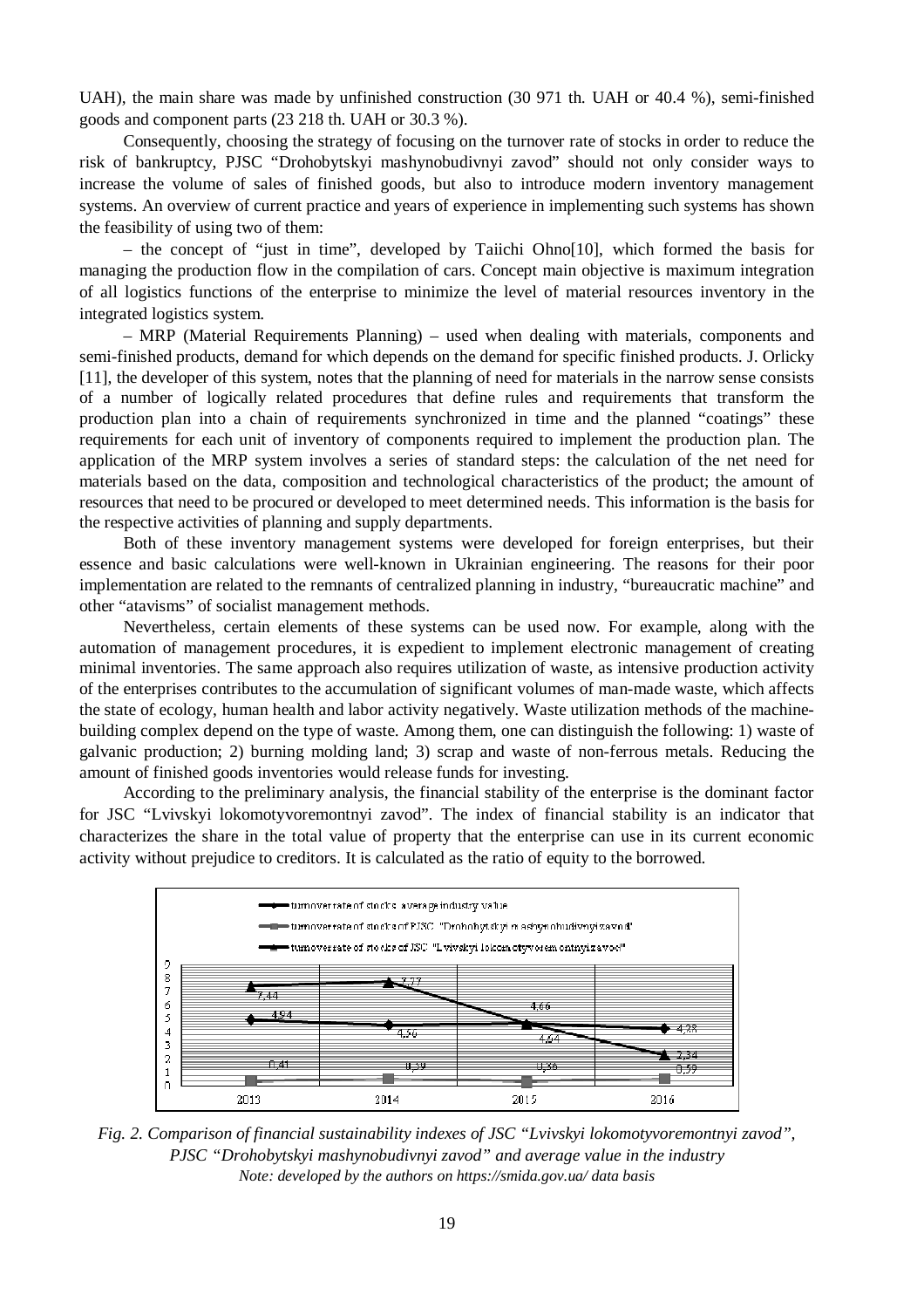Chart represents that the selected enterprises indexes of financial stability exceed the average indicators by industry. If in 2013 the deviation from the average industry index (0.613) for JSC "Lvivskyi lokomotyvoremontnyi zavod"(1.53) was up to 249.59 %, for PJSC "Drohobytskyi mashynobudivnyi zavod" $(1.43)$  – 233.27%. In 2016 the difference between average index  $(0.228)$  was 442.98 % for JSC "Lvivskyi lokomotyvoremontnyi zavod"(1.01) and 328.94 % for PJSC "Drohobytskyi mashynobudivnyi zavod"(0.75). As analyzed companies have a high probability of bankruptcy, they have difficulties with attracting capital from the outside.

For both companies, the size of this ratio is gradually decreasing. In PJSC "Drohobytskyi mashynobudivnyi zavod" from 2,1 in 2007 to 0,75 in 2016; in JSC "Lvivskyi lokomotyvoremontnyi zavod" from 3.34 in 2007 to 1.01 in 2016. This indicates an increase in the risk of successful enterprises activity and low ability to repay debt.

PJSC "Drohobytskyi mashynobudivnyi zavod" equity fell from 29470 th. UAH in 2007 to 21133 th. UAH in 2016. Instead, the attracted capital grew almost 2 times over the same period, from 14797 th. UAH up to 28160 th. UAH. The most rapid growth of attracted capital took place in 2010 and amounted to 46.61 % compare to last year. The JSC "Lvivskyi lokomotyvoremontnyi zavod" equity share shown growth since 2007 up to 2015 year, (from 110013 th. UAH to 163644 th. UAH). However, in 2016, this indicator dropped by 20.48 % (33 414 th. UAH). Significant growth of attracted capital during the analyzed period (from 32 944 th. UAH in 2007 to 128 356 th. UAH in 2016) requires a special analysis: whether such growth can be estimated as a positive dynamics of financial stability, taking into account changes in other factors?

At the same time, the index of own capital growth  $(Ko.c = 0.80)$  is lower than the assets growth index ( $Ka = 0.96$ ). It leads to decrease of the enterprise activity own financing sources. The index of equity profitability, which represents the share of net profit in equity, gained a negative value (-0.25) at an optimal value of 0.13–0.24 in 2016. This indicates the low investment attractiveness of the enterprise. The aggregate capital profitability index, which shows the effectiveness of its use, also has a negative value  $(-0.16)$  with an optimal  $0.12 - 0.18$  in 2016. This indicates that the enterprise activity is lossmaking.

The concentration of attracted capital ratio at the end of 2016 was 0.5 and is lower than the critical value (Ca.c = 1). The insufficient growth of this indicator in 2016 (0.39 in 2015), indicates a decrease in the stability of the business activity and independence from external creditors, which can affect the continuous functioning of the enterprise negatively.

Negative trend of financial stability can lead to enterprise functioning problems. An increase of one factor of this ratio influence will not be able to ensure the stable functioning of the enterprise. Therefore, it is proposed to increase both: own and attracted capital simultaneously. The increase of own capital can be achieved by increasing the share capital of JSC "Lvivskyi lokomotyvoremontnyi zavod". To achieve that, it is expedient to consider the following directions:

– holding an additional issue of shares since it is a private joint-stock company owned by PJSC "Ukrzaliznytsya", in which 100 % of the shares of "Ukrzaliznytsia" are state-owned;

– develop a comprehensive program on the basis of the profitability analysis and diagnostics of the production capabilities;

– diversification of the nomenclature and restructuring of production in order to increase the net profit.

– To increase the attracted capital one should use the following:

– to assess the feasibility of attracting an external investor, including a foreign one, having analyzed the possibilities of state guarantees for such an investor;

– to consider options for restructuring existing loan debts and obtaining new loans from domestic or foreign lending institutions;

– to analyze existing state of business support programs and relevant international grants in order to take advantage of this support.

JSC "Lvivskyi lokomotyvoremontnyi zavod" as most domestic enterprises in the machine-building industry, uses obsolete equipment. The index of fixed assets depreciation (Figure 3) with a slight change in 2016 gained a high value (74 % at the beginning of the year and 75 % by the end of the year) and tends to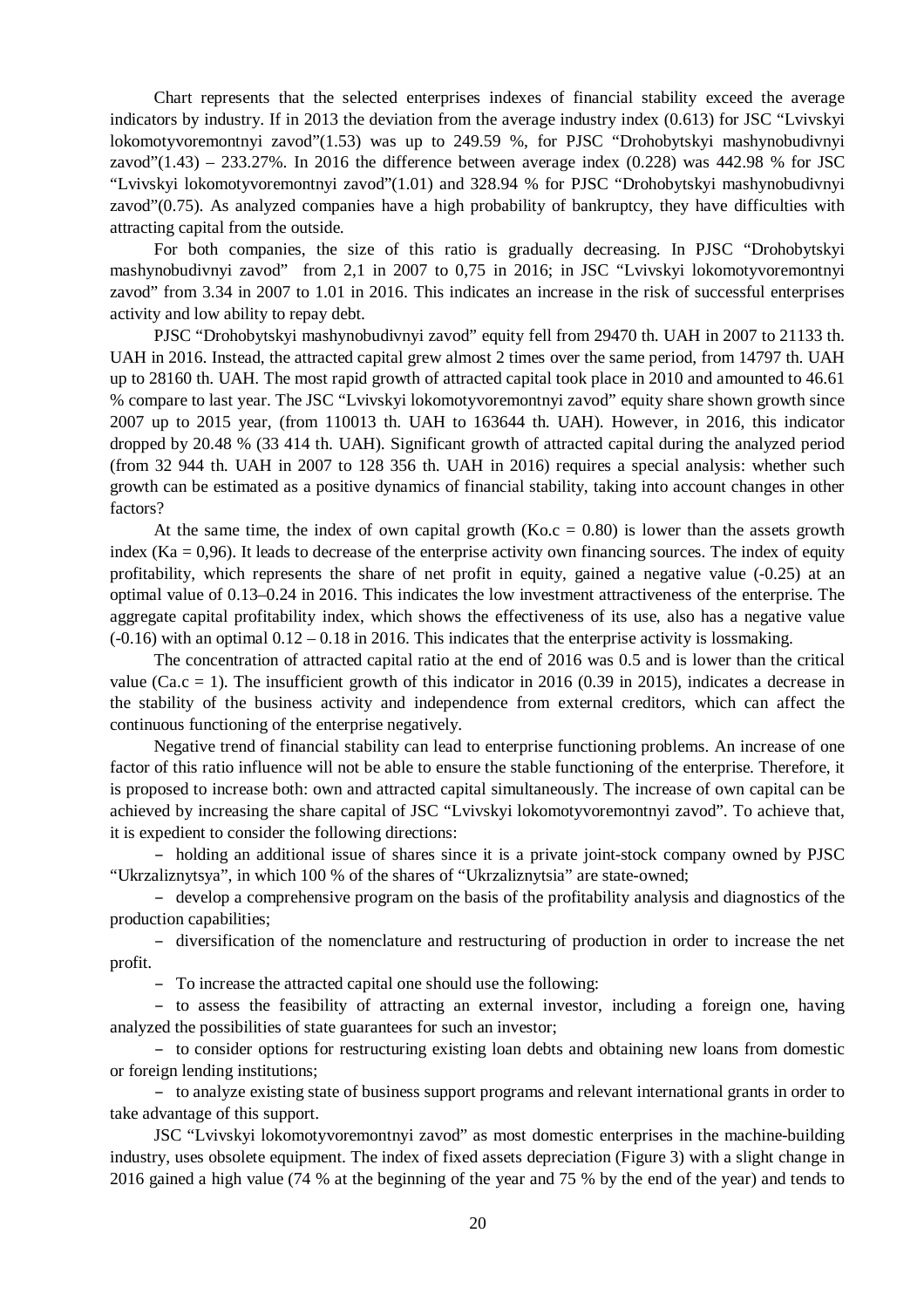increase. Indicating a gradual decrease in the moral and physical depreciation of fixed assets requires implementation of effective investment policy for the fixed assets renewal. The index of fixed assets refinancing amounted to only 0.7 % at the end of 2016 at 1.5 % at the beginning of the year. This indicates a negative trend in the cost of fixed assets due to their wear and tear renewal. Therefore, it is proposed to invest attracted funds into updating the company's fixed assets, which will allow to implement the program of production restructuring.



*Fig. 3. Depreciation of fixed assets of JSC "Lvivskyi lokomotyvoremontnyi zavod" Note: developed by the authors on https://smida.gov.ua/ data basis* 

The prerequisite for the practical implementation the above listed measures: acceleration of the turnover of stocks (for PJSC "Drohobytskyi mashynobudivnyi zavod") and the increase of financial stability (for JSC "Lvivskyi lokomotyvoremontnyi zavod"), is carrying out large-scale audit activities, which require the involvement of a professional team of crisis managers, marketers, financiers and engineering specialists.

With all the expediency of focusing on the main problem, one must take into account that a modern market enterprise is an open complex system and its necessary to take into account a number of indicators. Therefore, the essence of the polyfactorial model lies in the investment strategy focus on several factors simultaneously. Obviously, this strategy will be more costly, but it is known from the scientific and practical experience that such an approach leads to the synergistic effect. That is, the initial cost of the strategy may coincide with or exceed the price of the previous option (focusing strategy), but due to synergy, the prospective effectiveness of the polyfactorial strategy may be significantly higher. Since every enterprise operates in a dynamic society, all existing indicator should be taken into account, even if their weight seems insignificant.

Thus, it can be argued that for the two companies, in case of choosing their polyfactor strategy, attention should be focused on the ratios of inventory turnover and financial stability. Such a strategy involves taking into account for each enterprise the two indicator factors described above, since according to the regression analysis they have the most significant impact on their activity.

The balancing strategy is based on the main aspects of stakeholder theory (interest groups). These include various groups of participants in economic processes, associated with the company. For the machine-building enterprises, the following main groups of stakeholders and their expectations can be distinguished:

– shareholders (owners) of the enterprise – access to the break-even point of enterprise, in further receiving profit (dividends);

– customers and consumers – availability and improving product quality, price stability;

– suppliers – uninterrupted sales of products, timely payment of their services;

– employees of the enterprise – the opportunity to receive wages in time – financial stability, in the long term – career growth;

– credit institutions – payment of debts on time and in appropriate volumes;

– state (state authorities) – payment of taxes, employment of the population.

All these expectations are different. To achieve them, companies need to come out of the crisis and become profitable. That is why it is proposed to use investment strategies for each enterprise. The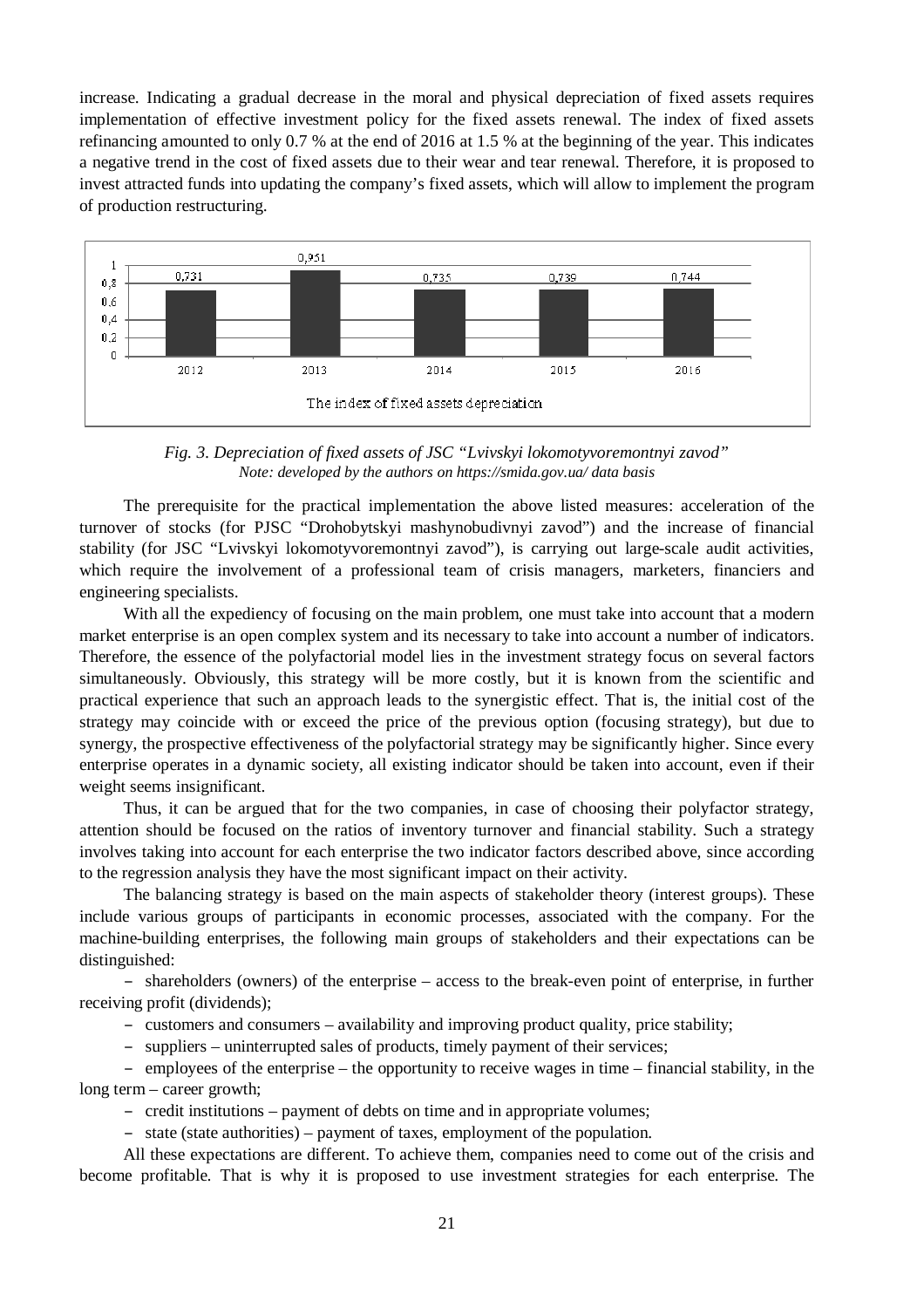balancing of such groups interests lies in organic unity, coherence, harmony and subordination. It determines the purposefulness of the economic behavior of the enterprise in the process of production, distribution, exchange and consumption of goods.

The aim of the balancing strategy is to achieve the harmonization of the groups' interests on the basis of ensuring their rights and meeting the priority needs with the indicators, which have the greatest impact on the financial and economic state of the enterprise. This strategy involves a set of measures to increase each of the indicators. In addition to the indicators described above and decisions aimed to improve them, according to this strategy it is necessary to take measures to increase such indicators as staff turnover index and information protection index.

Staff turnover index reflects the quantitative changes in the personnel of the enterprise and is calculated by the ratio of the dismissed workers (at their own will and for certain violations) to the average number of personnel. Normative value of the indicator is 3–5 %, so-called natural updating of the personnel. Analyzed enterprises have this indicator much higher: 21 % in PJSC "Drohobytskyi mashynobudivnyi zavod" and 10 % in JSC "Lvivskyi lokomotyvoremontnyi zavod". Such an excess of the norm occurs in connection with the constant reduction of employees. However, if we consider this indicator in terms of industry (in 2014 it was 29.19 %, in 2015 – 27.86 %, and in 2016 – 27.47 %), it comes to be lower than average [12].

Such level of staff turnover can be explained by unfavorable economic situation, low wages (Fig. 4) and unsatisfactory working conditions.





Therefore, in order to reduce the rate of staff turnover, it is necessary to raise the wage, as there is an outflow of highly skilled personnel in the neighboring EU countries due to changes in the legislation of these countries (an increase in the number of issued work permits for Ukrainian citizens). Another measure to reduce staff turnover is the introduction of a social package designed specifically for the needs of employees of these enterprises.

During the audit, it was established that at the JSC "Lvivskyi lokomotyvoremontnyi zavod" term for payment of wages was postponed in April, June, September, December 2016. According to the certificate provided by the enterprise, the payment of wages for four months was conducted with prolonged dates due to lack of funds on current accounts of the enterprise.

Due to the specifics of its activities, JSC "Lvivskyi lokomotyvoremontnyi zavod" is oriented on the execution of railway transport enterprises orders. This causes its dependence on the volume of orders and the timeliness of calculations of these enterprises for the performed work. In particular, PJSC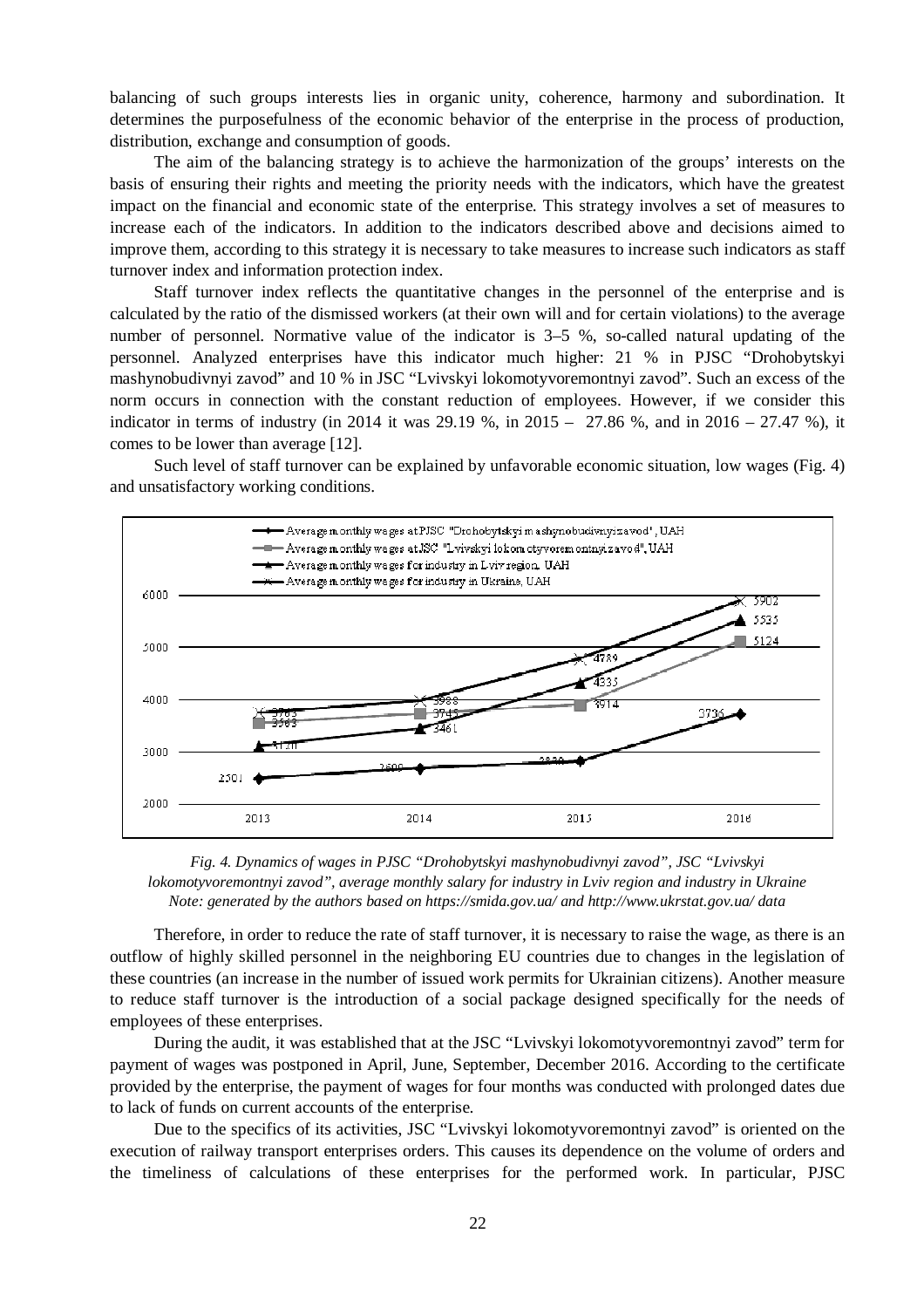"Ukrzaliznytsya" is the main customer of JSC "Lvivskyi lokomotyvoremontnyi zavod", which in accordance with Clauses 4, 30, 79 of the Articles of association of JSC "Lvivskyi lokomotyvoremontnyi zavod" in 2016, manages the corporate rights of the Company and is the sole shareholder of the Company [13]. Thus, in 2016 the Company produced commodity products in current prices for the total amount of 178 465 th. UAH. At the same time from the total volume of commodity products for PJSC "Ukrzaliznytsya" and its affiliates, the Company produced products for 178 051 th. UAH or 99.8 % of the total volume. In general, the overly restrictive pricing policy of a monopoly-customer has a detrimental effect on production, due to lack of working capital, timely completion of production violation, deformed graphs of repair work, what leads to cost increase. In case of timely repayment of the receivables of PJSC "Ukrzaliznytsya" to JSC "Lvivskyi lokomotyvoremontnyi zavod", it would be possible to avoid delays in payment of wages.

PJSC "Drohobytskyi mashynobudivnyi zavod" has a similar situation with wages. Thus, according to the decision of the executive committee of the Drohobych City Council dated January 22, 2016, No. 7 "The implementation of the program of socio-economic and cultural development of the cities of Drohobych and Stebnyk for 2015" and the approval of the "Program of socio-economic and cultural development of the cities of Drohobych and Stebnyk in 2016 year" as of 01.01.2016, the payroll duty of PJSC "Drohobytskyi mashynobudivnyi zavod" amounted to 115.6 th. UAH. It should be noted that, as in the case of JSC "Lvivskyi lokomotyvoremontnyi zavod", PJSC "Drohobytskyi mashynobudivnyi zavod" has a sufficiently large receivables, 12885 th. UAH in 2015, and 12779 th. UAH in 2016, the repayment of which would allow to pay wages on time.



*Fig. 5. Recommendation for selected investment strategies implementation Note: Elaborated by the authors* 

Information protection index characterizes the level of information security of the enterprise. The information space of the industrial enterprise receives data from both the external and the internal environment. Due to the information system, managers of industrial enterprises receive reliable measurements of the results of their managerial efforts to solve problems of adaptation to market requirements, financial management, personnel and other areas of activity. To make correct decisions on a modern enterprise, processing large amounts of information is required, and the terms and conditions of such processing are limited by time or other objective requirements. Therefore, the efficiency of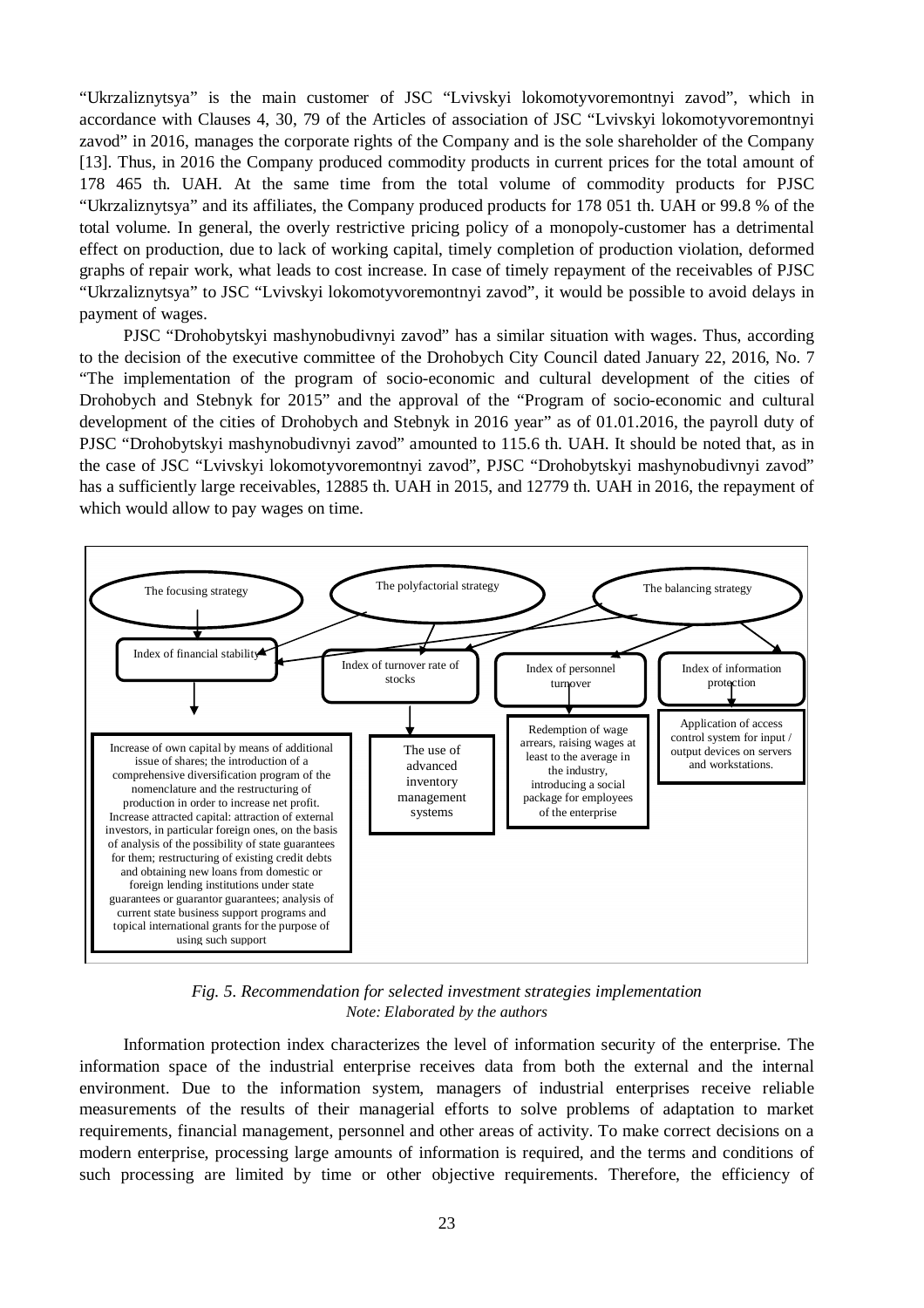management requires rational organization of information flows, unification and standardization of documents, and ensuring the protection of information from external interference. The diagnosis of information security of the analyzed enterprises was conducted in three key areas: assessment of software and technical security of information; assessment of information reliability of personnel; evaluation of information provided to decision makers. The generalized indicator was obtained by the expert estimation method. Normative value of the indicator: $> 0.8 -$  reliable level;  $0.5 - 0.8 -$  acceptable level;  $0.3 - 0.5 -$  critical level; <0.3 – critical (unsatisfactory) level. In 2016 PJSC "Drohobytskyi mashynobudivnyi zavod" represents this figure in accordance with– an acceptable level (0.56), while this indicator for JSC "Lvivskyi lokomotyvoremontnyi zavod" remained at the critical level (0,38).

Fig. 5 shows the investment strategies proposed for JSC "Lvivskyi lokomotyvoremontnyi zavod" and possible measures that will be required to implement a strategy.

Proposed model was developed for JSC "Lvivskyi lokomotyvoremontnyi zavod", therefore, the strategy of focusing on the dominant factor is concentrated on index of financial stability, the polyfactorial strategy focuses on the index of financial stability (like the previous strategy) and the index of turnover rate of stocks, and the balancing strategy, as mentioned above aims to balance all four selected indicators.

## **Conclusions**

Taking into account the dynamics of modern economic development, as well as the mobility of various financial and economic priorities for the analyzed enterprises, the following cases of investment strategies are considered: focusing strategy on the dominant factor; polyfactorial strategy; balancing strategy.

The analysis of some indicators (index of financial stability, index of turnover rate of stocks, index of personnel turnover, index of information protection) and their impact on the activity of the enterprises for determining the best recommendations for choosing and implementing an investment strategy has been carried out. Based on this analysis, measures are proposed to improve each indicator:

– index of financial stability: increase of own capital due to additional issue of shares; introduction of a comprehensive diversification program of the nomenclature and restructuring of production in order to increase net profit; increase of attracted capital: attraction of investors, including foreign ones, having analyzed the possibilities of state guarantees for such an investor; restructuring of existing loan debts and obtaining new loans from domestic or foreign lending institutions under state guarantees or guarantor guarantees; analyze existing state business support programs and leading international grants for the purpose of using such support;

– index of turnover rate of stocks: in addition to the computerization of management procedures, it is expedient to introduce electronic control of the creation of minimum stocks, first of all, in bottlenecks of production and economic activity to ensure the entire cycle, ranging from supply of resources and to the completion of production and the post of consumer guarantee services;

– index of personnel turnover: in order to reduce the turnover rate of personnel, it is necessary to raise the wage level first, as there is an outflow of highly skilled personnel in the neighboring EU countries due to changes in the legislation of these countries (an increase in the number of issued work permits for Ukrainian citizens) and according to the given statistical information the level of wages in the selected enterprises is lower than the average in industry in Ukraine in general and in the Lviv region in particular. Another measure to reduce staff turnover is the introduction of a social package designed specifically for the needs of employees of these enterprises;

– index of information protection: application of access control systems for input / output devices on servers and workstations; the introduction of biometric security systems to prevent the leakage of important information.

#### **Prospects for future research**

Future studies should be carried out to approbate some tools of core investment strategies by machine-building enterprises. More than that, it is worth doing some further research in order to identify some obstacles that can be occurred during the implementation of investment strategies and make reasonable decisions how to achieve appropriate results.